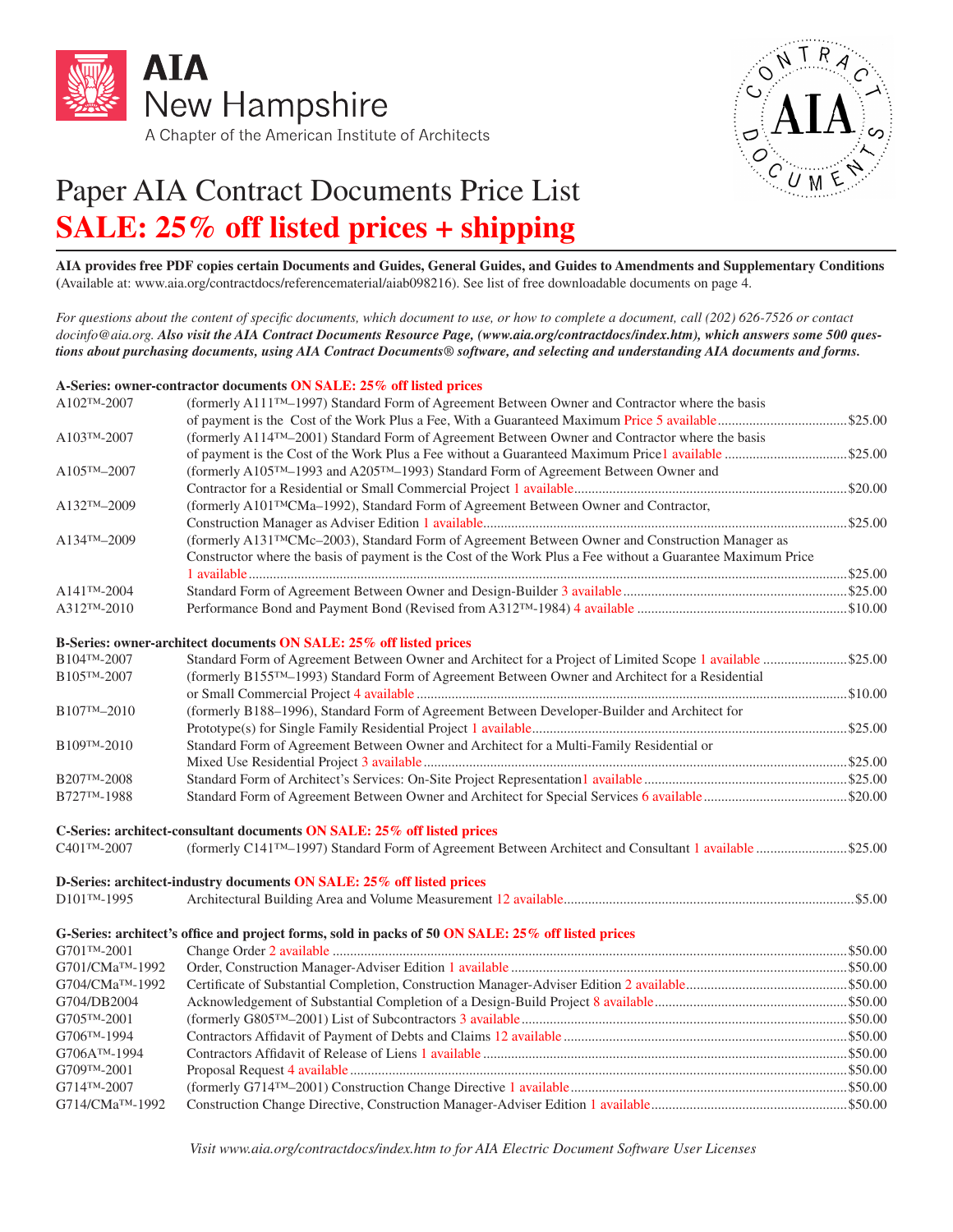| $G715^{TM-1991}$         |                                                                                                           |           |
|--------------------------|-----------------------------------------------------------------------------------------------------------|-----------|
| $G716^{TM-2004}$         |                                                                                                           |           |
| G732 <sup>TM</sup> -2009 | (formerly G702CMA-1992) Application and Certificate for Payment, Construction Manager as Adviser Addition |           |
|                          |                                                                                                           | \$50.00   |
| G810 <sup>TM</sup> -2001 |                                                                                                           | . \$50.00 |

## **DOCUMENTS FREE FOR DOWNLOAD www.aia.org/contractdocs/referencematerial/aiab098216**

| $A101$ <sup>TM</sup> Comparison      | AIA Document A101™-2007 Compared to A101™-1997                                                 |
|--------------------------------------|------------------------------------------------------------------------------------------------|
| A102™ Comparison                     | AIA Document A102™-2007 Compared to A111™-1997                                                 |
| A103™ Comparison                     | AIA Document A103™-2007 Compared to A114™-2001                                                 |
| A107™ Comparison                     | AIA Document A107™-2007 Compared to A107™-1997                                                 |
| A132™ Comparison                     | AIA Document A132™-2009 Compared to A101CMa™-1992                                              |
| A133™ Comparison                     | AIA Document A133™-2009 Compared to A121CMa™-2003                                              |
| A134™ Comparison                     | AIA Document A134TM-2009 Compared to A131CMaTM-2003                                            |
| $A201^{TM} - 2007$                   | CommentaryCommentary on AIA Document A201™-2007                                                |
| A201™ Comparison                     | AIA Document A201™-2007 Compared to A201™-1997                                                 |
| A232™ Comparison                     | AIA Document A232™-2009 Compared to A201CMa™-1992                                              |
| A310™ and A312™ Comparisons          | AIA Bond Form Commentary and Comparison (AIA Document A310™-2010 Compared to A310™-1970,       |
|                                      | and AIA Document A312TM-2010 Compared to A312TM-1984)                                          |
| A401™ Comparison                     | AIA Document A401™-2007 Compared to A401™-1997                                                 |
| A503TM-2007                          | Guide for Supplementary Conditions                                                             |
| A521TM-2012                          | Uniform Location of Subject Matter                                                             |
| A533TM-2009                          | Guide for Supplementary Conditions, Construction Manager as Advisor Edition                    |
| <b>B101™ Commentary</b>              | Commentary on AIA Document B101™-2007                                                          |
| B101™ Comparison                     | AIA Document B101™-2007 Compared to B151™-1997                                                 |
| B102TM Comparison                    | AIA Document B102TM-2007 Compared to B141TM-1997 Part 1                                        |
| B106TM-2010                          | Standard Form of Agreement Between Owner and Architect for Pro Bono Services                   |
| B141™ Bridge Amendments              | Guide for Amending AIA Document B141TM-1997                                                    |
| B151 <sup>TM</sup> Bridge Amendments | Guide for Amending AIA Document B151™-1997                                                     |
| B <sub>201™</sub> Comparison         | AIA Document B201™-2007 Compared to B141™-1997 Part 2                                          |
| B503TM-2007                          | Guide for Amendments to AIA Owner-Architect Agreements                                         |
| B509TM-2010                          | Guide for Supplementary Conditions to AIA Document B109-2010 for use on Condominium Projects   |
| C191™ Commentary                     | Commentary on AIA Document C191™-2009                                                          |
| D101TM-1995                          | Methods of Calculating Areas and Volumes of Buildings                                          |
| D503TM-2013                          | Guide for Sustainable Projects, including Commentary on the AIA Sustainable Projects Documents |
| G612TM-2001                          | Instructions to the Architect                                                                  |
|                                      |                                                                                                |

*For questions about the content of specific documents, which document to use, or how to complete a document, call (202) 626-7526 or contact docinfo@aia.org. Also visit the AIA Contract Documents Knowledge Base, (http://info.aia.org/knowledgebase/), which answers some 500 questions about purchasing documents, using AIA Contract Documents® software, and selecting and understanding AIA documents and forms.*